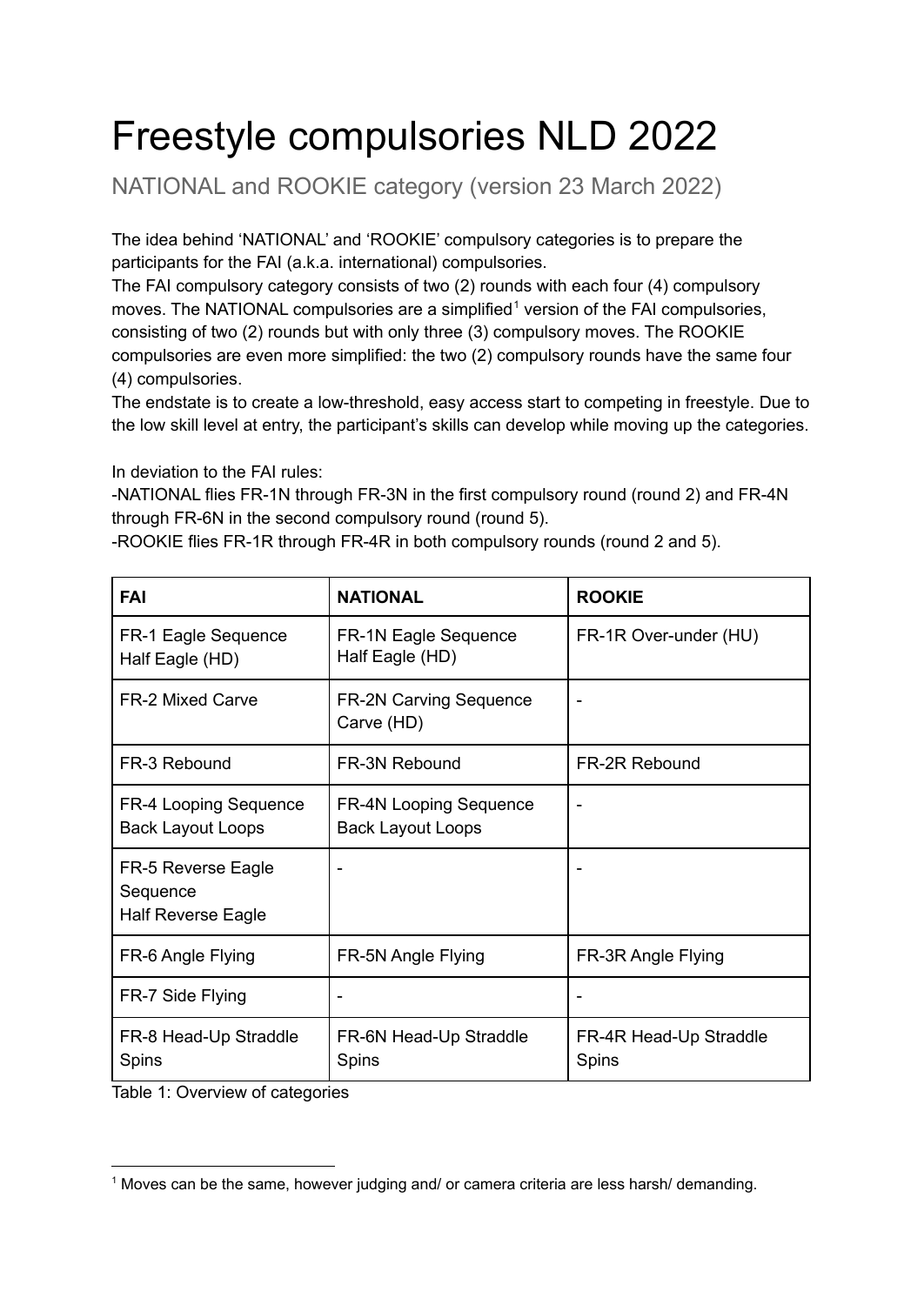# FREESTYLE SKYDIVING COMPULSORY SEQUENCES PERFORMANCE REQUIREMENTS & JUDGEMENT CRITERIA

National and Rookie requirements and criteria are added in bold to Addendum A-1 to Competition Rules for Artistic Events 2022

<https://www.fai.org/isc-documents> → Skydiving Commission → Sporting Code - Competition  $Rules \rightarrow$  Artistic Events

The order in which these Compulsory Sequences can be performed is determined by the Team.

• The Team must submit the order of the Compulsory Sequences and their chosen Max Values before the start of the competition to the Chief Judge. (see para 5.2.3. and addendum D)

• Each Team must ensure that clothing and/or the camera do not hinder the ability for Judges to clearly see the performance requirements being met. (E.g. if Judges cannot see straight arms and/or legs then they may assume that the Performer does not have straight arms and/or legs).

• Toes must be pointed and knees must be straight, except as noted in descriptions. Otherwise, the maximum possible score for the Compulsory Sequence is 90% of the Max Value.

• The judging of each sequence begins when the Judges see the Team beginning the sequence from the described beginning position (after a transition from the previous move with or without a momentary stop).

• The judging of each sequence ends when the Judges see the Team completes or abandons the performance requirements of that sequence.

• The Videographer must maintain proximity to the Performer throughout each Compulsory Sequence, except where the Sequence description specifically prescribes otherwise.

• The video image must be upright with the sky in the upper portion of the frame throughout each Compulsory Sequence, except where the Sequence description specifically prescribes otherwise. Otherwise, the maximum possible score for the Compulsory Sequence is 70% of the Max Value. '**Blue side up' not mandatory for ROOKIE category.**

FIRST COMPULSORY ROUND (ROUND 2)

FR-1 Eagle Sequence/ **FR-1N Eagle Sequence/ FR-1R Over-under** Half Eagle

- At the beginning, the Performer is in a head-down orientation.

- Legs must be in line with the torso (when viewed from the side).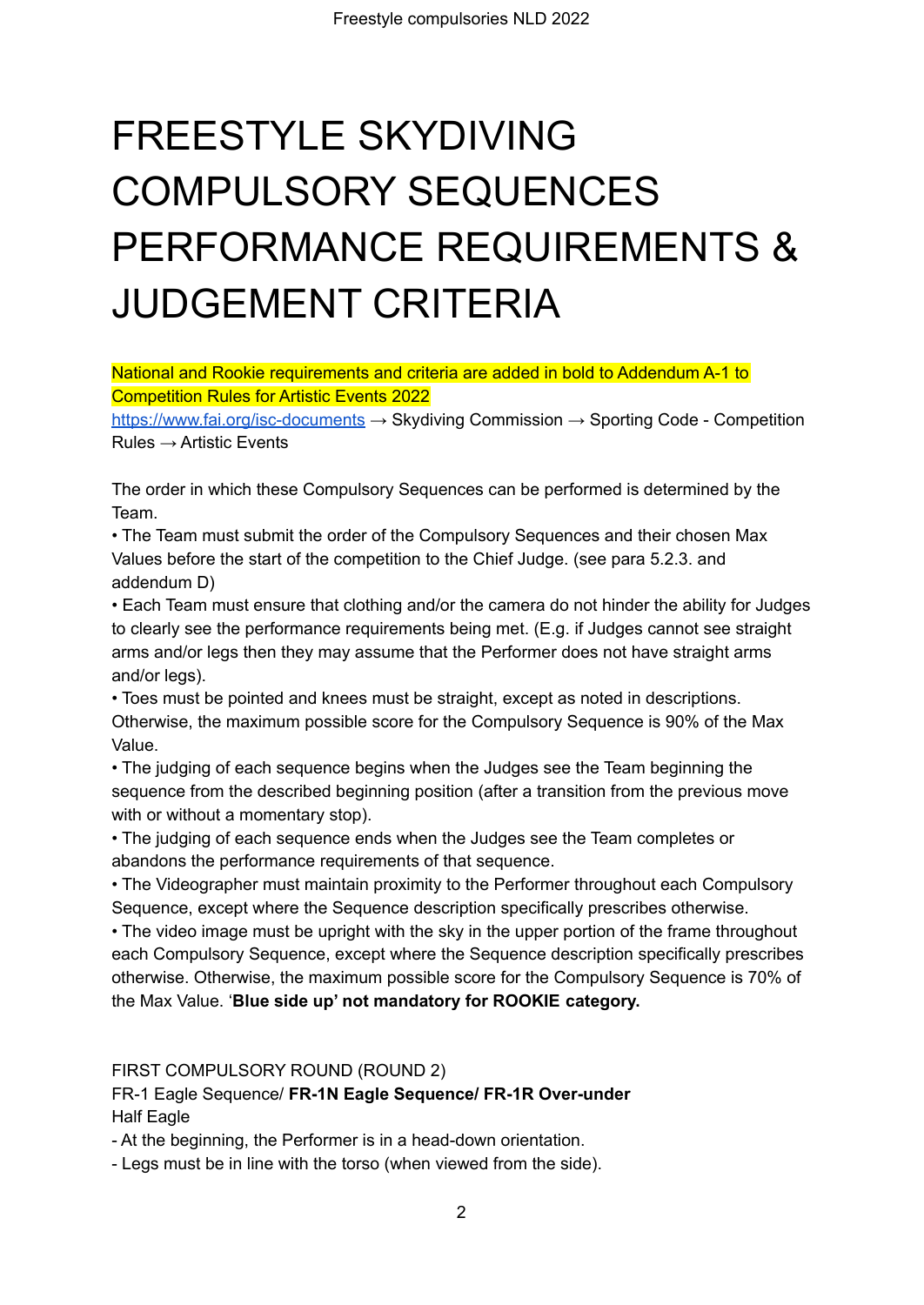- The Performer goes below the Videographer as the Videographer goes over the top, moving around an imaginary centre between them so that both end up in opposite positions and orientations than they originally began.

- The Eagle should be performed as one continuous movement.

- The Eagle must remain on the same heading.

Videographer requirements

- Videographer must show Performer from his/her front during the whole sequence.

Max Value 3 pts: Half Eagle is performed as described above.

#### Max Value 7.5 pts: Full Eagle **(NATIONAL 10 pts)**

- Half Eagle is performed as described above, then:

- The movement continues until the Performer and the Videographer end up in their relative beginning positions.

Max Value 10 pts: Full Eagle with Trick

- Half Eagle is performed as described above, then:

- The movement continues until the Performer and the Videographer end up in their relative beginning positions.

- The Performer must perform a tight tuck front loop (trick) in the middle of the second part of the Eagle (when he/she is above the Videographer).

- Videographer must show Performer from his/her front during the whole sequence, with the exception of the full tight tuck front loop.

Judging guidelines

-When the tuck is not tight for the front loop, 15% will be deducted.

- When the front of the Performer is not shown throughout the whole sequence (except for the front loop), 20% will be deducted.

- When the front loop is not performed above the Videographer in the middle of the second part of the Eagle, 15% will be deducted.

**ROOKIE: Max Value 10 pts: Over-under in head-up position**

**-The Performer starts in a head-up position facing the Videographer (orientation for Videographer is free).**

**-The Performer flies up and over the Videographer, Performer is rotating 180 degrees to maintain visual contact with Videographer.**

**-The Performer flies down and under the Videographer, Performer is rotating 180 degrees to maintain visual contact with Videographer.**

**-At lowest point the Performer is allowed a back-fly position.**

FR-2 Mixed Carve/ **FR-2N Carving Sequence**

**Carve** 

- At the beginning, The Performer must be in a head-down orientation, facing the Videographer.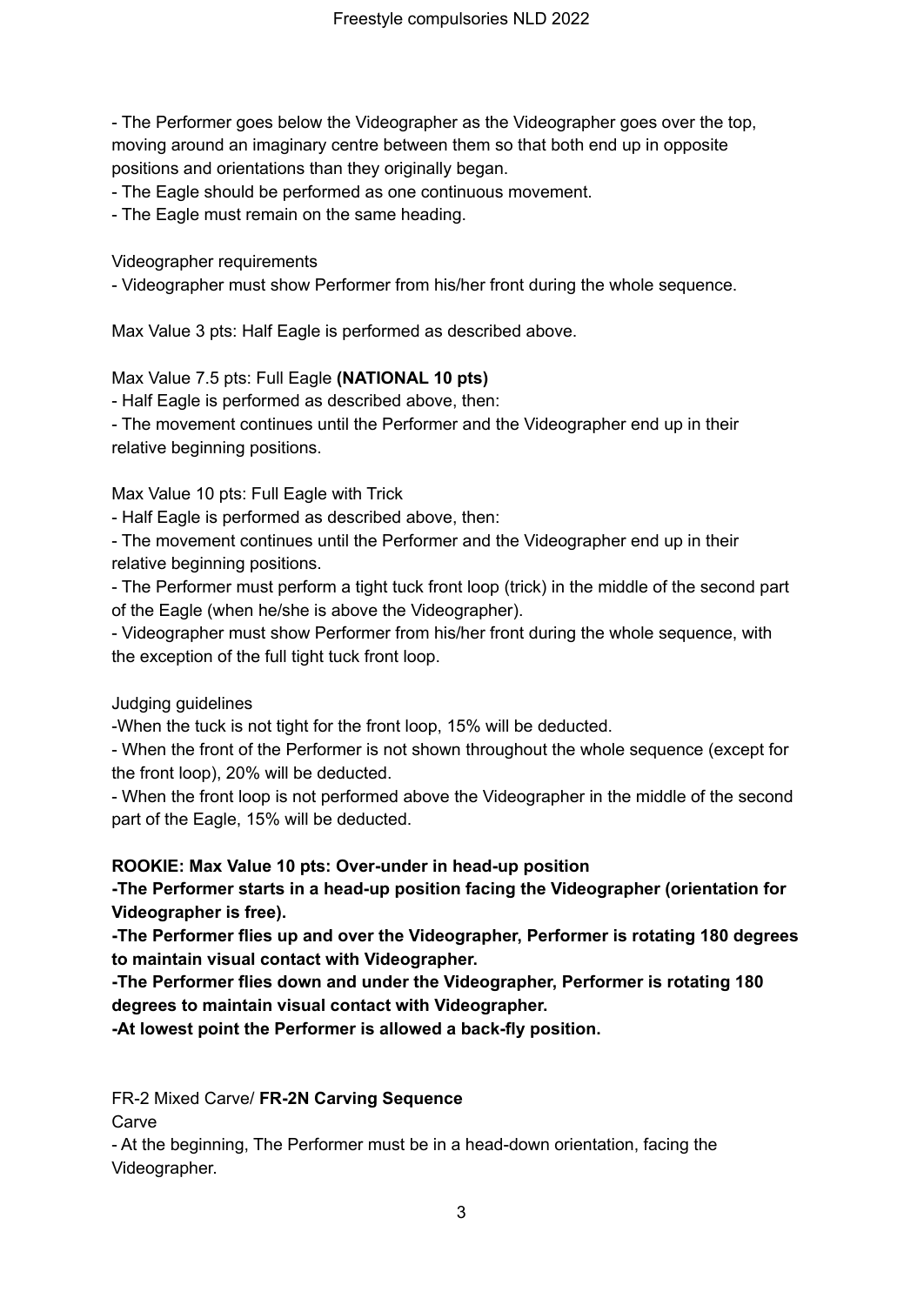- The Performer and Videographer must orbit 540° around an imaginary centre as follows: At 180° of carving, a half front loop is performed to head-up orientation, outfacing.

- Without stopping, the Performer must continue 180° of outface carving and then another half front loop is performed to the head-down orientation, infacing.

- Without stopping, the Performer must continue 180° of inface carving

Videographer requirements

- Videographer must show the front of the Performer while the performer is inface carving, and the back of the performer while outface carving

- Videographer must show the image as if the Performer remains static with only the background moving.

- Videographer must be on the same level as the Performer (and show the performer on the horizon throughout the sequence)

- Videographer must maintain the same distance from the Performer throughout the sequence.

Max Value 5 pts: Mixed Carve is performed as described above.

Max Value 7.5 pts: Layout Mixed Carve **(NATIONAL 10 pts)**

- The Mixed Carve is performed as described above.

- The Performer must maintain the layout position throughout the sequence.

Max Value 10 pts: Layout Mixed Carve with synchronized rolls

- The Layout Mixed Carve is performed as described above

- Videographer must perform a half-synchronised roll in the direction of the Performer's carving, simultaneously with the Performer's half front loop (e.g., If the Perfo

Judging guidelines

- When the Performer is not in layout position when it is required, 30% will be deducted.

- If the Performer, during the outface carving, flies in a straight line instead of carving, 30% will be deducted.

- When the camera is rotating the wrong direction, 30% will be deducted.

## FR-3 Rebound/**FR-3N Rebound/FR-2R Rebound**

Rebound

- The Performer is in a head-down or angle back-flying orientation. Facing the videographer. - The Performer does a half reverse eagle over the videographer ("back-layout") to the belly followed by half eagle ("front layout") to head-down or angle back-flying. (End up in the relative beginning positions).

- The performer must keep an eye contact with the videographer throughout the move.

- (No pointed toes required)

## Videographer requirements

- The camera shows the performer on the horizon at beginning, middle and the end of the move.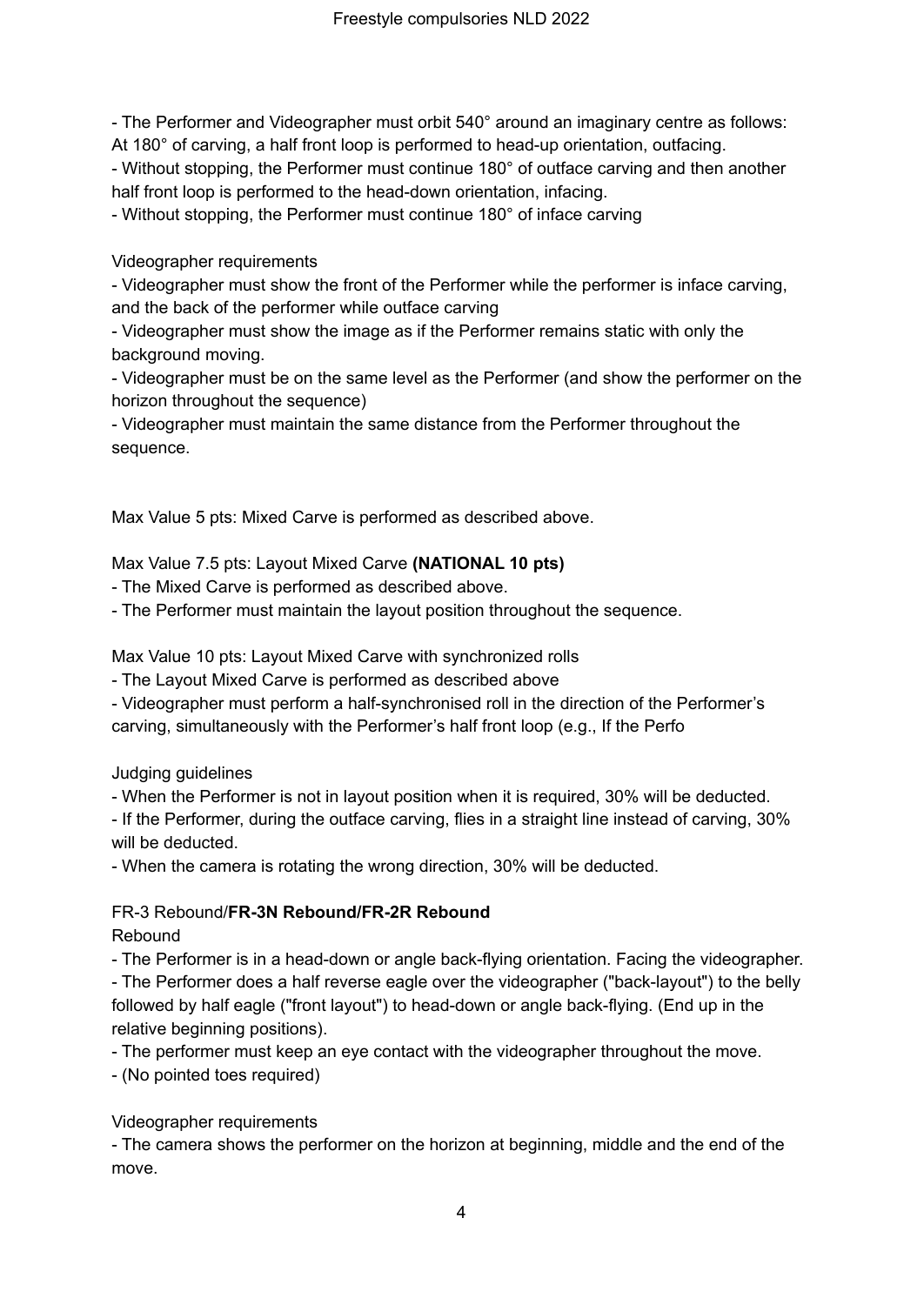Max Value 7.5 pts: Rebound

- The move is performed as described above. **(NATIONAL 10 pts)**

Max Value 10 pts: Rebound with a roll

-The move is as described in 7.5 points, but the performer does a belly-to-belly barrel-roll in the middle of the move, on the horizon. (Back Layout-Roll-Front Layout)

#### **ROOKIE, Max Value 10 pts:**

**-The performer starts in belly orientation. Facing the videographer.**

**-The performer does a front-layout over the videographer. End in back orientation on the relative other side of the videographer.**

**-The performer does a back-layout over the videographer. End up in belly orientation in the relative beginning position.**

**-Bends in layout positions are allowed.**

FR-4 Looping Sequence/ **FR-4N Looping Sequence**

Back Layout Loops

- Beginning is from a layout position in head-up orientation.

- Three (3) complete 360o layout back loop rotations, without stopping, must be performed.

- Looping movement must remain about a horizontal axis, without tilting or changing heading.

- Torso must be straight and legs in line with torso, without any bend at the waist.

Videographer requirements

- Videographer must be on the same level with the Performer and show the Performer from his/her side at start of the sequence, must remain in place.

Max Value 3 pts: Layout Back Loops are performed as described above.

Max Value 7.5 pts: Layout Loops with Half Twist **(NATIONAL 10 pts)**

- First back loop is performed as described above.

- A half twist must be performed within and evenly executed throughout the second loop.

- After a momentary stop in the head-up orientation, a full front loop must be performed.

Max Value 10 pts: Layout Back Loops with Full Twist

- Layout Back Loops are performed as described above but:

- A full twist must be performed within and evenly executed throughout the second loop.

- Looping motion must be smooth.

- The sequence must end in a layout position in head-up orientation, on the same heading as the beginning.

Judging guidelines

- When the half or full twists not within the second loop, 30% - 50% will be deducted.

- If there is stopping between the loops, 15% will be deducted.

- If no momentary stop is shown at the end, the maximum score will be 9.5 points.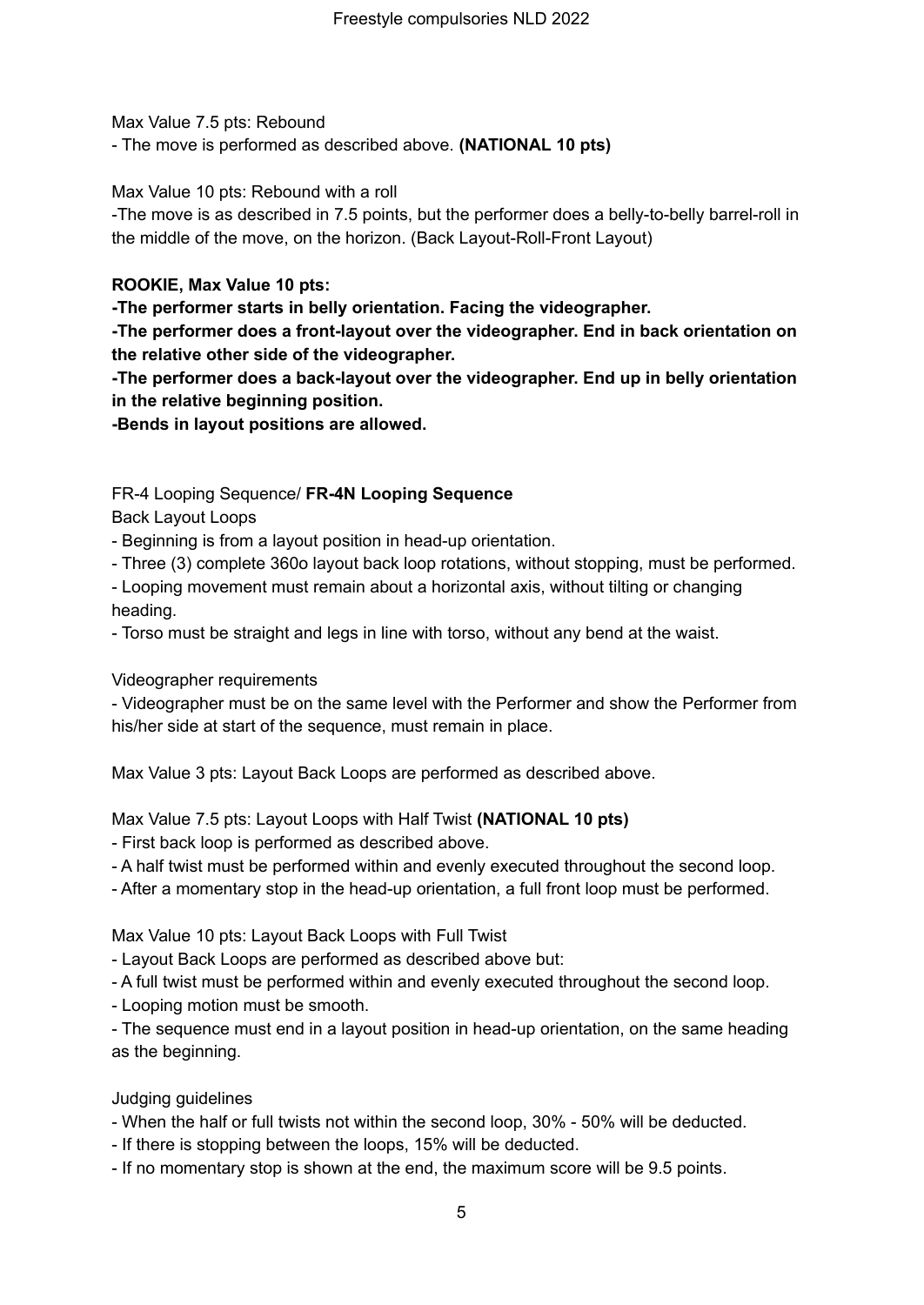SECOND COMPULSORY ROUND (ROUND 5) FR-5 see Addendum A-1.

#### FR-6 Angle Flying/ **FR-5N Angle Flying/ FR-3R Angle Flying**

THIS COMPULSORY SEQUENCE MUST NOT BE THE FIRST ONE PERFORMED!

- Performer is flying at a minimum of 20º diagonally off vertical and horizontal compared to the horizon with the head low.

- Videographer must demonstrate an on-level position.

- No pointed toes required

Max Value 3 pts: Angle Flying Pose (**ROOKIE 5 pts)**

- Performer is facing upward.

- This angle flying must be maintained for a minimum of three (3) seconds.

- Videographer must show Performer from his/her side throughout the sequence.

Max Value 5 pts: Angle Flying roll **(ROOKIE 10 pts)**

- The move is performed as described above.

- After 3 seconds of angle flying, The Performer will make a 180º rotation on the Body Head-Tail axis (Half a barrel roll into face-down) while maintaining the heading and the angle.

- Videographer maintains position and must show Performer from his/her side at the beginning and the end of the move.

Max Value 7,5 pts: Angle Flying with a flip **(NATIONAL 10 pts)**

- The performer is angle-flying on the belly, with the head low for minimum two (2) seconds.

- The performer does a front "flip" to head-up belly angle going the opposite direction.
- The performer holds the head-up belly angle for minimum two (2) seconds.

- Videographer must show Performer from his/her side throughout the sequence.

Max Value 10 pts: Layout Angle Flying with a flip

- The move is performed as described in 7.5, but performer must maintain a layout position through the full sequence

Judging guidelines

− When this Compulsory Sequence is performed first in the compulsory routine, 70% will be deducted.

FR-7 Side Flying see Addendum A-1.

#### FR-8. Head-Up Straddle Spins/ **FR-6N. Head-Up Straddle Spins/ FR-4R. Head-Up Straddle Spins**

- Performer is in straddle position, without any bend at the waist, in head-up orientation.

- Spins can be in either direction.

- At the beginning and end, the Performer must show a momentary stop in the Head-up Straddle.

- At the beginning and the end, the Videographer must show the front of the Performer.